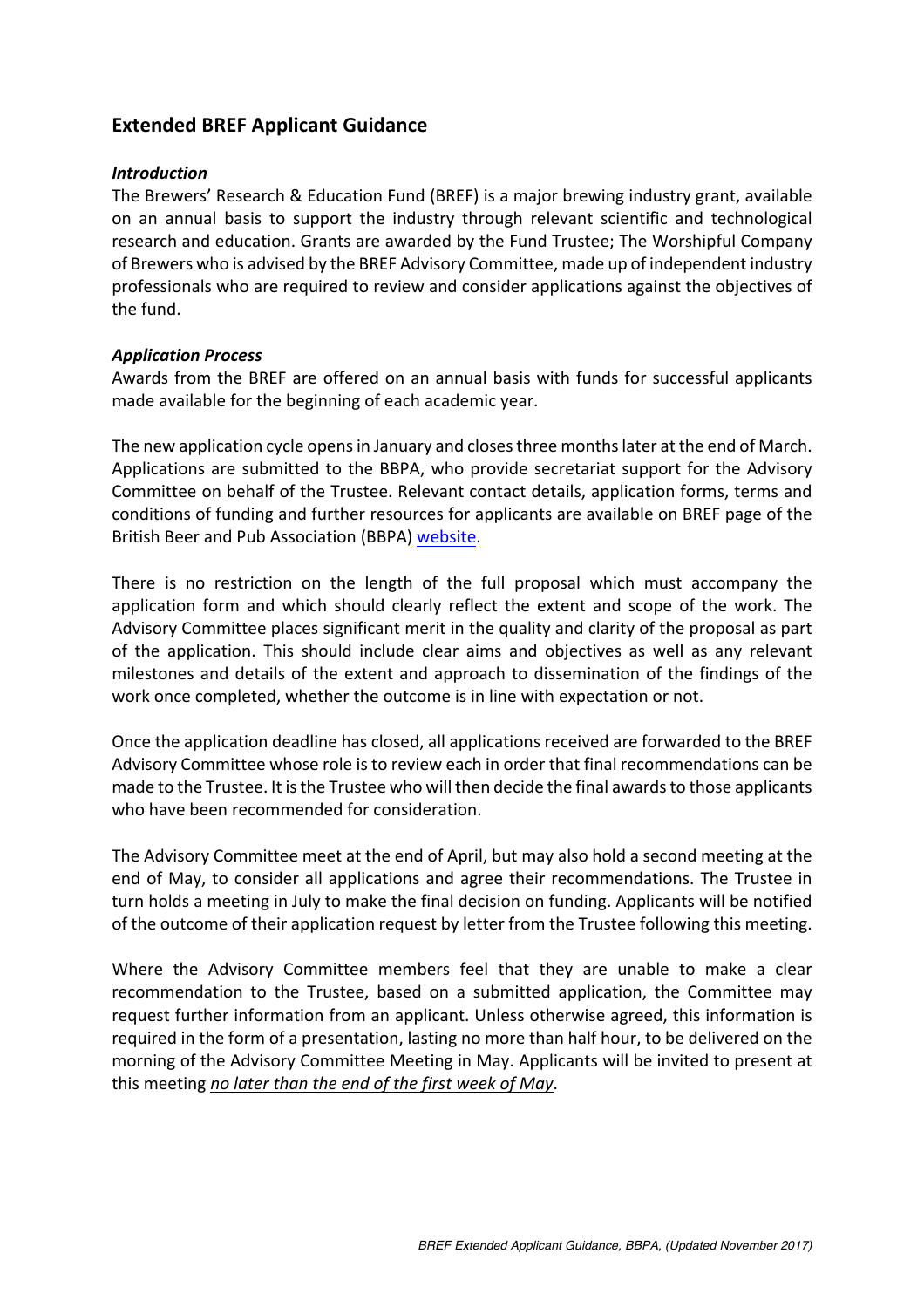### *Criteria for Applications*

Applicationsfor funding can address a broad range of topics acrossthe industry. The Advisory Committee will, inter alia, use the four objectives below to judge the merit of each application:

- 1. To promote brewing education, training and research.
- 2. To research and educate the public about beer consumption.
- 3. To research the composition and nutritional value of beer in relation to diet and wellbeing.
- 4. To promote research relating to the environmental and economic sustainability of the brewing sector.

The Advisory Committee welcomes applications from organisations, institutions and individuals. The basis of the BREF as a national fund means that the outcomes of submitted projects must have principal benefit to the industry in the UK.

Applications must be submitted using the relevant application form available on the BBPA website. This must clearly satisfy at least one of the above criteria. In addition, the outcomes of the work must be of benefit to the wider industry and shall not lead to direct commercial gain for any applicant or organisation that is associated with the application. The Committee is unlikely to recommend support for projects that it feels should, more appropriately, be conducted by other commercial organisations or that could be unhelpful for the brewing industry.

Whilst details of the project are important and must be aligned with the criteria of the fund objectives, it is also important that applicants clearly explain how they intend to disseminate and communicate the outcomes and findings of the work. This is a vital element of the charitable status of the fund and is also linked with ensuring the wider benefit to the industry.

Applicants will be notified of a successful application by the Trustee. Confirmation will be accompanied by a request for bank details to allow payment (less a retention figure) to be made. Applicants should only provide these details once they are satisfied that everything is in place for the work to begin.

#### *Funding Requests*

Applicants must ensure that funding requests are clearly and accurately identified within the application. Once awarded, there is no further opportunity to request additional funding for a given application within the period that the original application has been funded.

Where a request for funding is made from the BREF award and which is not for the whole project cost, this must be clearly identified along with the details of full funding allocation. Applicants should identify how and where the remaining funds will be allocated, including where this is being sought from other funding bodies.

There is no restriction on the amount of funding requested for any given application. The Advisory Committee places greater emphasis on the quality of applications rather than the amount requested. However, applicants should ensure that requests are commensurate with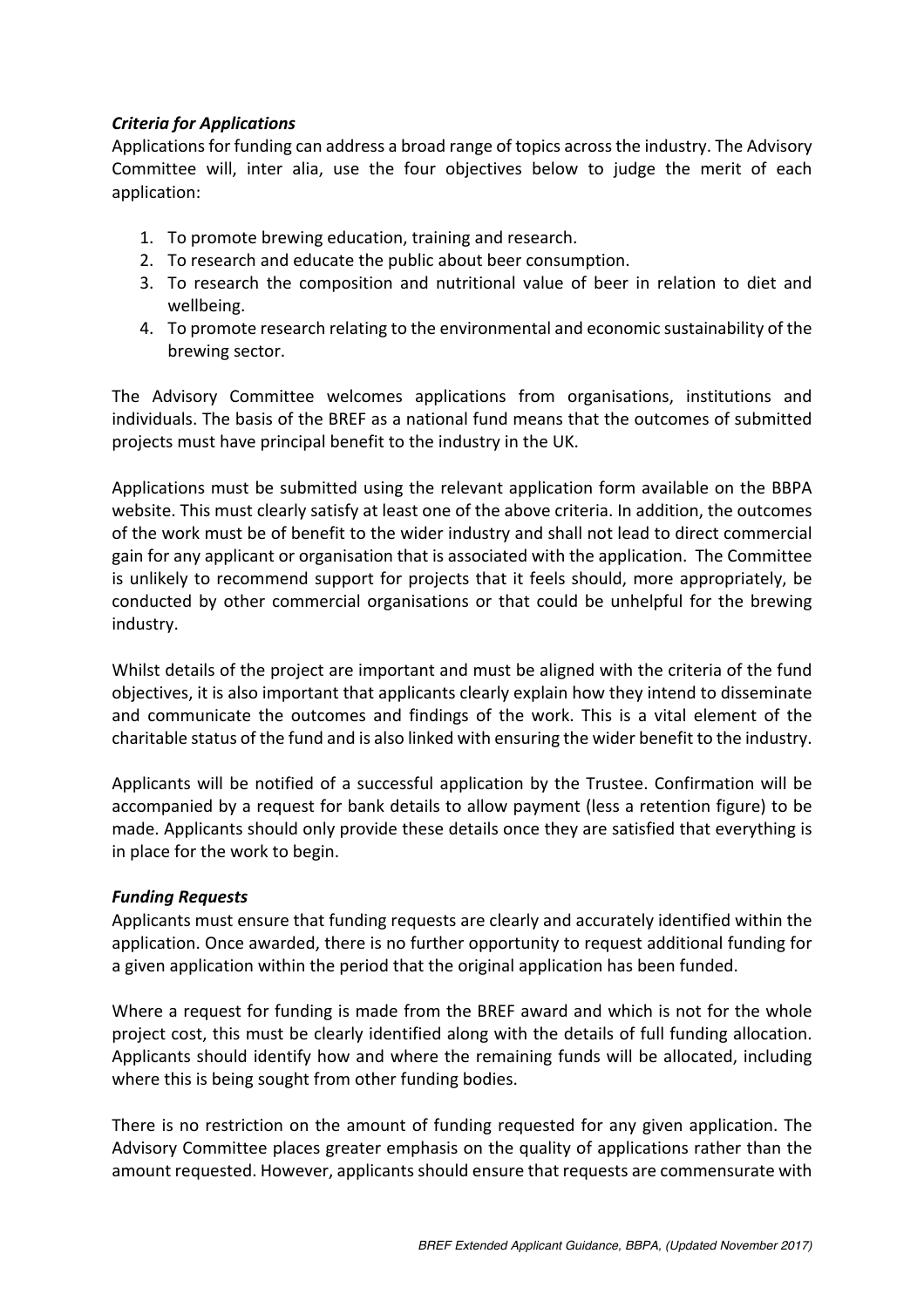need, particular in the case of academic applications such as to support PhD or MSc projects. Applicants can access a record of past successful applications and their associated funding requests via the BBPA website if they require any further guidance or direction.

Whilst the Advisory Committee is principally concerned with the quality of applications, they also have a responsibility to consider all factors to assist the Trustee to ensure the long term sustainability of the fund.

The total amount of money available in any single year to support applications is based on investment performance and therefore prone to fluctuation dependent on market conditions.

Within application cycles where the extent of available funds is reduced or where a greater number of applications are received than might ordinarily be anticipated, the Advisory Committee may consider a variety of factors to prioritise applications. These include the extent of funding and length of the project, particularly if this extends over successive years. Equally important however is the relevance, practical benefit and value of the project to the wider industry as well as the extent to which the anticipated outcomes will be communicated and disseminated.

### *Periodic Reporting*

Most applications that are received require funding for a period of either 12 or 18 months. However, applicants also regularly seek funding for a period of up to 6 months and between 1 and 3 years. Whilst there is no minimum or maximum research period associated with the fund, projects which run over a period of successive years will have their funding allocation divided equally across the total period. For projects run across multiple years, annual funds will only be released following receipt and approval of a satisfactory, annual progress report.

The Advisory Committee expectations of interim reports are that these should clearly identify and address relevant project milestones and their outcomes as well as any impact that these may have on the stated aims and objectives of the work.

Final reports are also a requirement of funding. These must be provided in order that the BREF Advisory Committee can be satisfied that projects have achieved the stated aims and objectives as presented within the grant application. The Advisory Committee recommends that final reports should include an executive summary that restates the aims and objectives of the project as recorded within the application. The author of the final report should then clearly and succinctly reconcile the outcomes of the project with the original stated aims and objectives of the work within the report conclusion. In some cases, the nature of the work may lead to unexpected outcomes or failure to achieve one or more of the originally stated aims and objectives of the work. The report would need to seek to identify the causes behind this and the impact on any predicted industry benefit or associated recommendations.

The final project should also contain a summary of any dissemination activities undertaken throughout the project and those planned or anticipated following its completion. Successful applicants should also be prepared to present their research and finding to the Brewers'